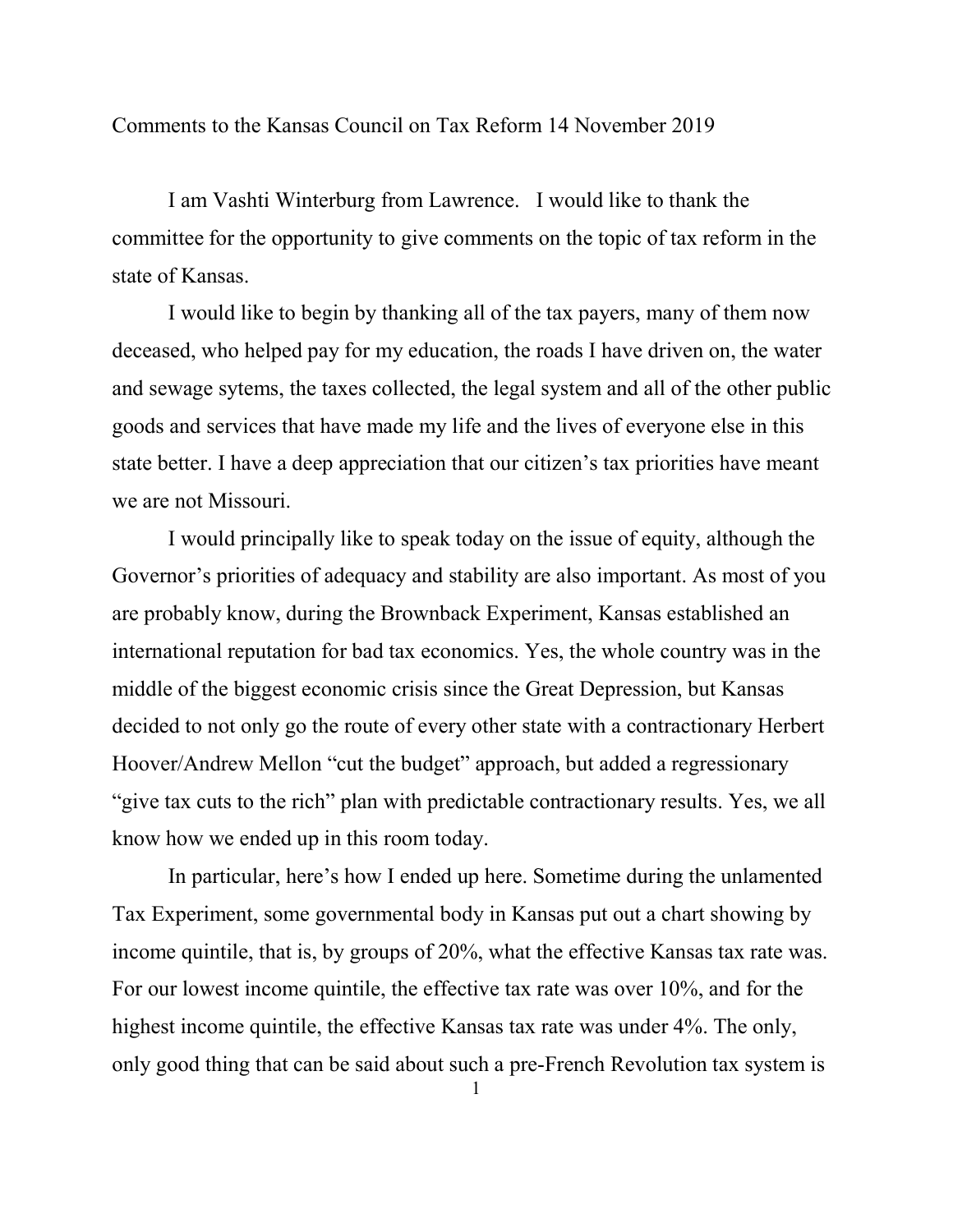that it is sure to fail. As former Republican Legislator Tom Sloan said in 2016, "We have invested \$700.000.000, (in tax cuts) and have nothing to show for it."

 When you build a regressive, libertarian tax system that wants to rely only on sales tax here is what I presume your objectives are:

 1)Wreck as many government services as possible, especially the infrastructure that we all depend upon.

 2)Be indifferent to the disproportionate levying of taxes on all but the wealthiest

and 3) Be indifferent to actually expanding the state economy.

 So, as this committee looks at tax reform, I say, sure, recommit to the "Three Legged Stool" of a balance of sales tax, property tax and progressive income tax. BUT, lean towards equity. Accept that sales tax is regressive because not only does it make life more difficult for those at the economic bottom, it's also bad economics because it ignores the fact that those at the bottom spend every dime they have, while those at the top take money out of the economy by saving rather than spending, especially in bad times. Using the Multiplier Effect, it's more efficient for the poor to put all of their income into the immediate economy than to send sales tax to Topeka. It's also more efficient to collect income tax from those of us who do not spend all of our money on groceries, utilities and rent. It's also more economically efficient to collect property taxes from those of us who have accumulated wealth. I would remind this committee that not only has the state of Kansas proved Arthur Laffer's Supply Side economics a resounding failure, but we have also run the experiment in reverse with good results. I say go with good economic AND make the system more equitable.

So am I here today to ask that we get rid of all sales taxes on groceries and

2